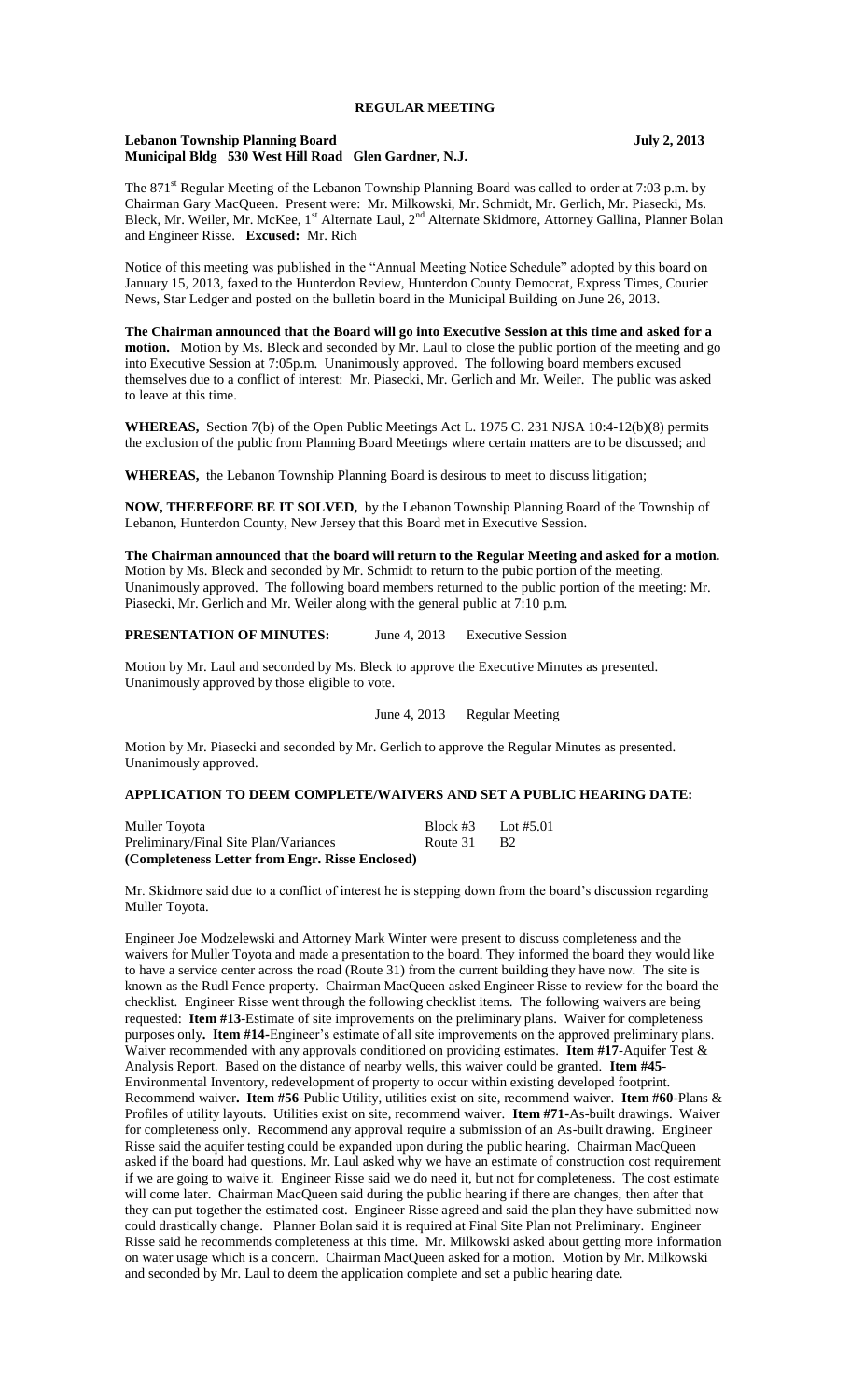| <b>ROLL CALL</b> | Yes: | Mr. Milkowski | Mr. MacOueen | <b>Absent:</b> Mr. Rich |
|------------------|------|---------------|--------------|-------------------------|
|                  |      | Mr. Laul      | Ms. Bleck    |                         |
|                  |      | Mr. Schmidt   | Mr. Weiler   |                         |
|                  |      | Mr. Gerlich   | Mr. McKee    |                         |
|                  |      | Mr. Piasecki  |              |                         |
|                  |      |               |              |                         |

Chairman MacQueen asked for a date. Ms. Glashoff offered August 6, 2013 at 7:00 p.m. The applicant agreed with date. Attorney Gallina announced that the Muller Toyota public hearing will take place on August 6, 2013 at 7:00 p.m. **Mr. Skidmore returned to the board at this time.**

# **APPLICATION TO DEEM COMPLETE W/REASONS FOR EXEMPTION FROM SITE PLAN:**

| <b>Metro Network Services</b>                   | Block #9 Lot #8    |  |
|-------------------------------------------------|--------------------|--|
| Conditional Use/Cell Tower                      | Sanitorium Road RC |  |
| (Completeness Letter from Engr. Risse Enclosed) |                    |  |

Attorney Constantine Stamos was present to represent Metro Network Services. Attorney Stamos said his clients are looking to collocate on an existing tower on Sanitorium Road. Attorney Stamos referred to the MLUL regarding exemption from Site Plan for co-locations on Cell Towers. Attorney Stamos said the only requirements for exemption from Site Plan are that the existing tower has been previously approved, that they will not increase the width or the height of the tower and the installation will not create any variances. Chairman MacQueen asked Engineer Risse for his comments. Engineer Risse said it appears that the applicant is exempt from site plan based on the information provided. Engineer Risse said that cell tower facilities and collocations are a conditional use in all Residential zones. This property is located in the RC zone. Since this is a conditional use, the applicant must satisfy all the standards for a conditional use. Per Engineer Risse's report dated June 11, 2013, the applicant can schedule a public hearing for the conditional use. Engineer Risse said this is the first application to come before the board since the amendment to the MLUL. Chairman MacQueen asked Attorney Gallina to explain this for the board. Attorney Gallina said the applicant is exempt from Site Plan Approval but has to give 3 reasons for the exemption. Those reasons are as follows: **1.** The wireless communication support structure shall be previously approved. **2a.** The proposed collocation shall not increase the overall height of the tower by more than 10% of the original height**, 2b.** The width of the structure is not increased and **2c.** The square footage of the equipment compound will not be increased by greater than 2,500 square feet. **3.** The proposed collocation complies with the final approval of the tower along with all conditions and will not trigger variance relief. Attorney Gallina said if they can show they don't need Site Plan Approval then all they have to do is show they comply with the Conditional Use standards in the Cell Tower Ordinance. Chairman MacQueen asked if the applicant complies with the exemption. Attorney Gallina said there is a certain criteria that the applicant will need to show through their testimony. Planner Bolan said before deeming it complete, has the applicant show they are exempt from Site Plan Approval. Attorney Stamos had Engineer Michael Bohlinger sworn in to give testimony. Engineer Bohlinger went through the criteria for exemption at this time. Engineer Bohlinger noted that no variances are needed for the collocation. Mr. Milkowski asked about the location of the existing tower. Engineer Bohlinger said there are two towers on the site, one of which is the State Police Tower. The question was asked when the tower was built. Engineer Bollinger thought it was about 15 years ago. Attorney Gallina asked if it were the Planning Board who approved the Tower. Chairman MacQueen said no it was the Board of Adjustment and Ms. Glashoff said it was 20 years ago; it was the early 1990's. Chairman MacQueen asked the board if they were satisfied with the exemptions. The board and the professionals said yes.

Chairman MacQueen asked for a motion to deem complete along with the reasons for the exemption from Site Plan Approval. Motion by Ms. Bleck and seconded by Mr. Gerlich to deem complete with the reasons given for the exemption from Site Plan.

| <b>ROLL CALL</b> | Yes: Mr. Milkowski | Mr. MacQueen |
|------------------|--------------------|--------------|
|                  | Mr. Laul           | Ms. Bleck    |
|                  | Mr. Schmidt        | Mr. Weiler   |
|                  | Mr. Gerlich        | Mr. McKee    |
|                  | Mr. Piasecki       |              |
| NEW RUSINESS.    |                    |              |

**Absent:** Mr. Rich Abstain: Mr. Skidmore

# **NEW BUSINESS:**

Metro Network Services Block #9 Lot #8 90 White Street **Off Sanitorium Road** RC New York, N.Y. 10013

**PUBLIC HEARING** Conditional Use for a Co-location of a Cell Tower

Attorney Gallina informed the board that the notices are in order and the board can proceed with the public hearing. The following items were marked into evidence: **A1**-Taxes Paid, **A2-**Affadavit of Proof of Service, **A3-**Notice to the Property Owners & Utilities, **A4**-Certified List of Property Owners & Utilities, **A5-**POD Slips, **A6**-Notice in Newspaper, **A7**-Letter from H.C. Soil Conservation District dated June 18, 2013, **A8**-Letter from H.C. Planning Board dated June 10, 2013.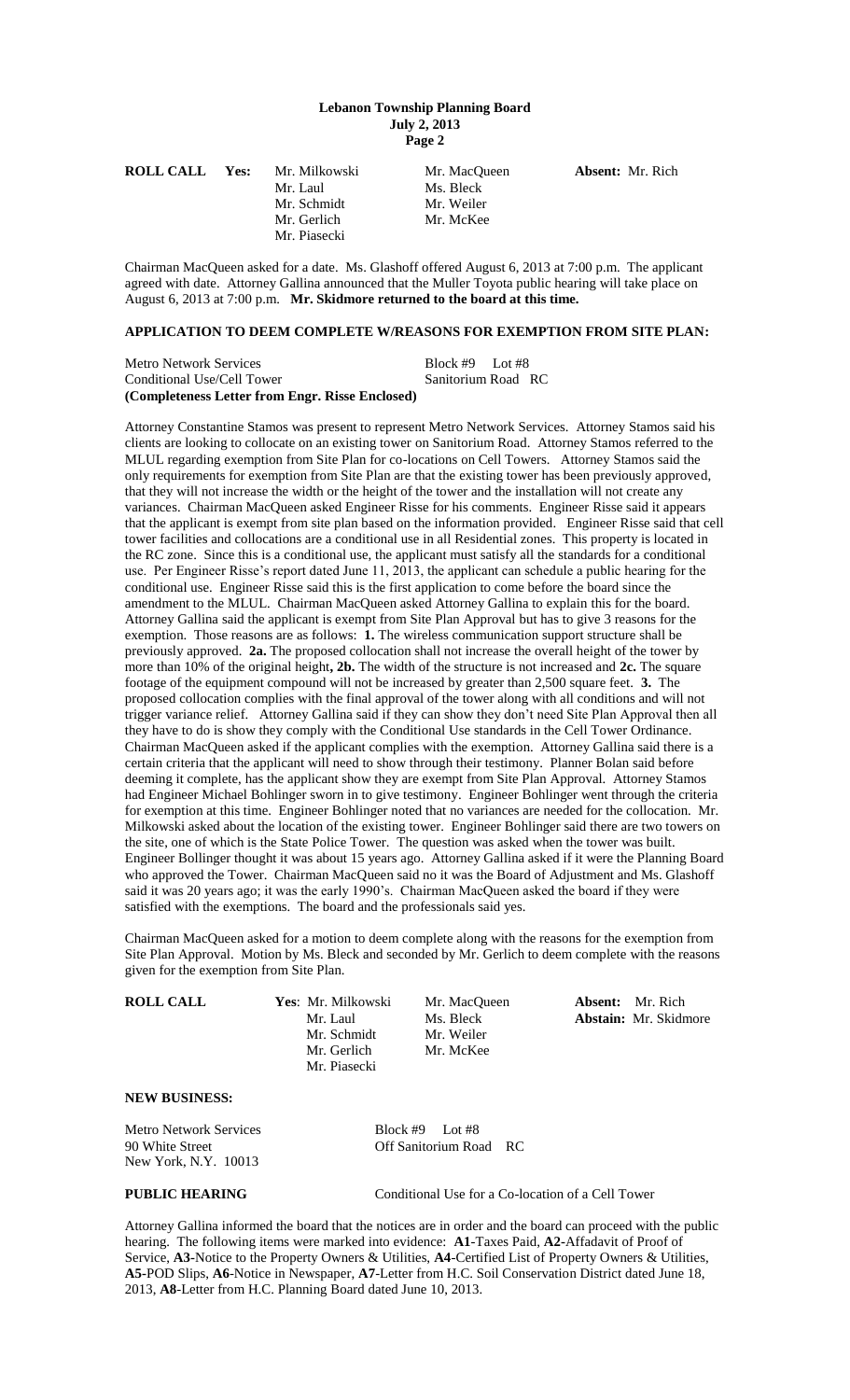Attorney Stamos thanked the board for allowing them to be heard following completeness. Attorney Stamos said his client is looking to collocate on the existing tower and with him this evening is Engineer Michael Bohlinger, RF Engineer and their Planner. At this time Engineer Bohlinger was sworn in to give testimony. Engineer Bohlinger referred to the Plan dated April 17, 2013 Sheet 2 of 2. On S1 there is a plan of the existing compound. The following was marked into evidence: **A9-**Plan prepared by Engineer Michael Bohlinger, dated March 26, 2013 and revised April 17, 2013 consisting of 8 pages**.** Engineer Bohlinger said inside the compound there are 2 existing communication shelters with 180' self supporting tower with a couple of concrete pads with equipment. There are 3 cellular carriers within the compound. Presently to the left side of the sheet S1 at the 145' level there are two existing 4' level dishes. The applicant would like to put 2 microwave dishes at a height of 80' on the tower and to install a 4' by 4' concrete pad inside the compound which will be a radio cabinet. There will be no noise and will only be visited once a month by a technician. There will be no increase in tower height or width. At the conclusion of Engineer Bohlinger testimony, Chairman MacQueen asked the board if they had questions of Engineer Bohlinger. The following board members had questions: Mr. Milkowski, Mr. Schmidt, Mr. McKee, Mr. MacQueen and Planner Bolan. When opened to the public there were no questions. The Radio Frequency Engineer Doug Haluza was sworn in. Engineer Haluza is the Chief Technology Officer of Metro Services. Engineer Haluza testified that the applicant would like to use this site as a microwave repeater site. **A10-**Topography map and Microwave routes east-west paths from Glen Gardner, N.J. Sheet 1. The applicant has similar dishes in Palmerton, Pa and Berkeley Heights, N.J. Engineer Haluza said there is no alternative technology available other then the location of the microwave dish antennae and they are in compliance with FCC standards for radiation emissions and because of the height very little signal would reach the ground. Also, it is over 10 meters above the ground so it is excluded from any FCC inquiry regarding emissions. Engineer Haluza said this site was selected because of the topography. Engineer Haluza went on to say that the Palmerton site and the Berkeley Heights site can not communicate with each other unless the Sanitorium site is included. At the conclusion of Engineer Haluza testimony, Chairman MacQueen asked if the board had any questions of the witness. The following board members asked questions: Mr. Weiler, Ms. Bleck, Mr. Schmidt, Mr. Milkowski, Mr. McKee and Mr. Skidmore. Chairman MacQueen opened the hearing to the public. There were no questions.

Planner David Konleback was sworn in to give testimony. Planner Konleback reviewed for the board the Conditional Use standards for Cell Towers in Section 400-15D. Planner Konleback stated that there is a need for the microwave dish collocation. An existing structure is being utilized and a new tower is not being proposed. Planner Konleback said that microwave technology is different than cellular technology because it is a point to point technology. Planner Konleback said this location is ideal because it is located on a mountain and not heavily populated. At the conclusion of the Planner's testimony, Chairman MacQueen asked if the board had any questions. Mr. Milkowski had a question. When open to the public for questions, there were none. Planner Bolan said the applicant has addressed the conditional use standards as stated in the ordinance. Chairman MacQueen opened the hearing to the public for statements and comments. There were none. Chairman MacQueen asked Attorney Stamos to give his summation at this time.

Chairman MacQueen asked for a motion to close the public hearing. Motion by Ms. Bleck and seconded by Mr. McKee to close the public portion of the hearing. Unanimously approved. The board deliberated and at the conclusion of the board's deliberation, motion by Mr. Piasecki and seconded by Mr. Gerlich to approve the conditional use to collocate two dish antennae at a height of 80' on an existing tower with the following conditions:

- a. The applicant shall obtain all other necessary approvals from any outside agencies having jurisdiction.
- b. The applicant shall pay all required fees and escrows in connection with the application.

| <b>ROLL CALL</b> | Yes: Mr. Laul | Mr. MacOueen | Mr. Milkowski<br>No:         |
|------------------|---------------|--------------|------------------------------|
|                  | Mr. Schmidt   | Ms. Bleck    | <b>Absent:</b> Mr. Rich      |
|                  | Mr. Gerlich   | Mr. Weiler   | <b>Abstain:</b> Mr. Skidmore |
|                  | Mr. Piasecki  | Mr. McKee    |                              |

#### **Attorney Gallina will prepare the Resolution to be on the Agenda of August 6, 2013.**

Chairman MacQueen announced that the board will take a recess at this time 8:15 p.m. When the board reconvened at 8:25 p.m. Chairman MacQueen announced the next application.

#### **UNFINISHED BUSINESS:**

Odins Raven, LLP Block #51 Lots #14.07  $\&$  19 11 Litton Road **Lilac Lane & Sharrer Road R 1**<sup>1</sup>/<sub>2</sub> Flemington, N.J. 08822

# **CONTINUATION OF A PUBLIC HEARING** 1 Lot Minor/Merger & Variances

Attorney Walt Wilson was present along with Engineer Wayne Ingram to continue with the application of Odins Raven. It was noted that Engineer Ingram was sworn in at the last meeting and will be continuing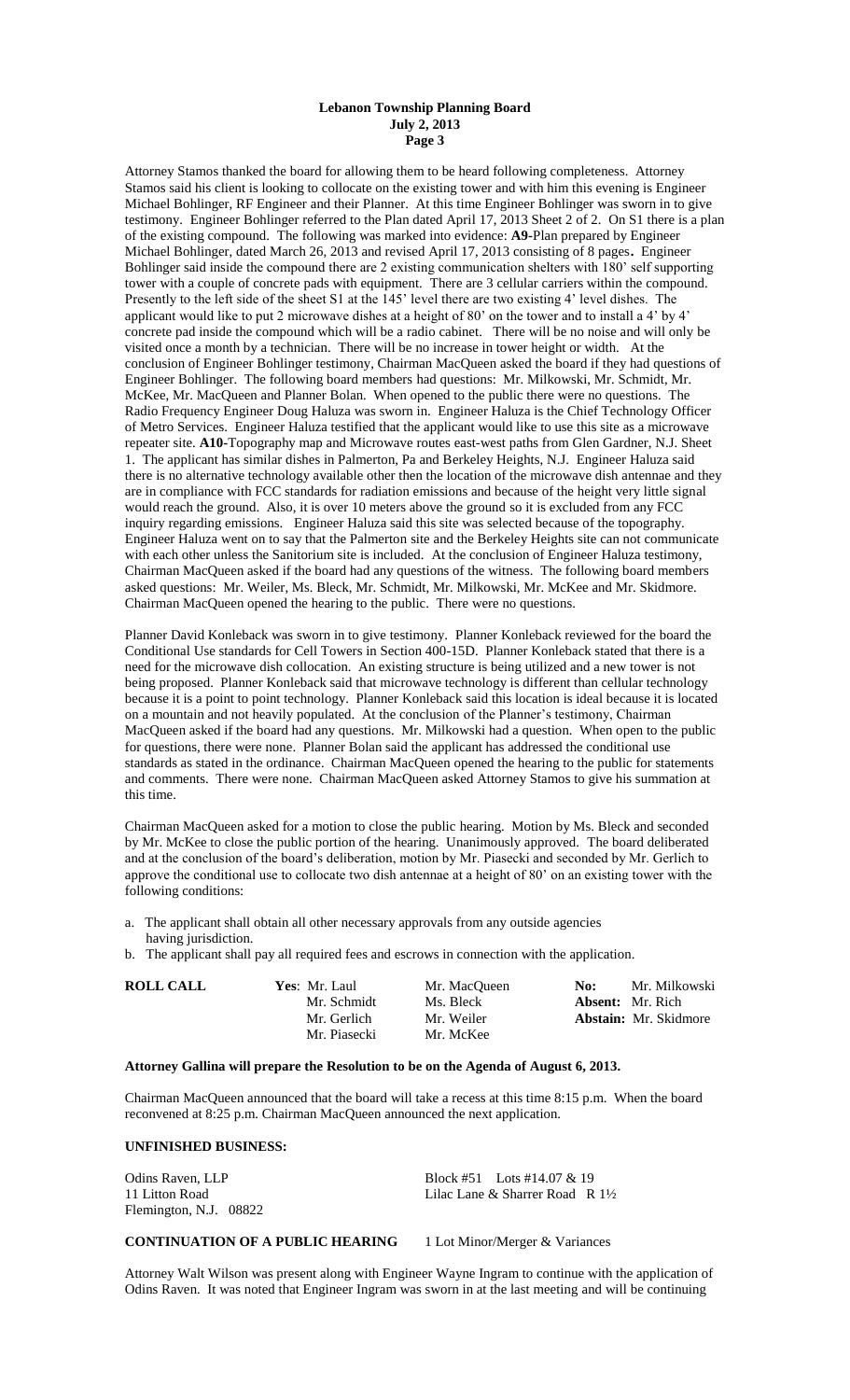with his testimony this evening. Attorney Wilson said since the last meeting the plans have been revised. The following was marked into evidence: **A9-**Sheet 2 of 5 revised June 8, 2013, prepared by Wayne Ingram, Engineering & Land Planning. Attorney Wilson said the only thing that wasn't changed on the plan was the rear yard setback for the in-ground pool which is still within the 50' rear yard setback. The revised plans eliminate the frontage variance for Lot #14.07. If the board doesn't want to grant a variance for the pool they will remove it. Engineer Ingram said the barbell shape of Lot #14.07 has been removed which opens up the back portion of lot #14.07 also, the proposed dwelling for lot #29 has been reduced. Engineer Ingram stated the lot sizes have not changed, lot #14.07 is still 1.58 acres and lot #19 is still 1.62 acres. There is a reduction in impervious coverage with the new design. The lots are conforming except for the pool setback of 36.3 instead of the required 50' setback for pools.

Engineer Ingrams noted the septic is located in a funky location and he only had 8 days to get the plans revised. They didn't have time to do more percs. As shown the lot is conforming and they plan on doing additional testing higher in the lot. Regarding the footprint for the new dwelling, the house isn't going to be 2000 square feet, it is the total footprint for where the house would be located.

Chairman MacQueen asked Engineer Risse for his input regarding the testimony given. Engineer Risse said in reviewing the plans everything has been taken care of. Chairman MacQueen in referring to **A9** noted the 150' wetlands buffer and asked "do we know that this is correct"? Engineer Risse said that we need a LOI from DEP. Attorney Gallina asked if this would be needed before any building permits being issued. Engineer Risse said yes. Engineer Ingrams said the 150' buffer is the maximum buffer that would be required. Chairman MacQueen asked if the board had questions of the witness. Ms. Bleck said she went to the site and noted how saturated the area was, but would defer to Engineer Risse and Planner Bolan regarding the wetlands. Mr. Weiler asked how the Highlands weighs in on this. Engineer Ingram said they are not creating a new lot because both lots are existing. The board discussed this issue at length. Mr. Piasecki asked what the bases for lot 19 being an existing lot. Engineer Ingrams said in 1954 there was a residence on lot 19. Now there is only a slab and fireplace. Then in the 1970's the prior owner of lot 19 took land for the other side of the stream and deeded it to lot 14.07. Engineer Ingram referred to an application that came before the Planning Board back in 2009 with a similar situation where they took land from one lot to make the other lot more conforming.

Mr. Piasecki asked if they could build a house on the existing .45 lot. Engineer Ingram said yes but it would be very difficult but not impossible. Mr. Piasecki asked how they came up with their initial impervious coverage for lot 19. Engineer Ingram said the existing foundation and driveway is all that exist on that lot today. Mr. Piasecki asked the square footage of the foundation and the driveway. Engineer Ingram said about 1,100 sq ft. for the foundation and 500 sq. ft for the driveway. Mr. Piasecki asked what their limitation was going forward. Engineer Ingram said 10,800 sq. feet. They have to stay under that to be a minor project. Mr. Schmidt asked about the lines on the plan, 150' wetlands buffer and the 300' stream buffer and asked where these numbers came from. Engineer Ingram said they had a wetlands expert prepare the delineations and he helped in the preparation of the report that will go to DEP. Mr. Milkowski said he likes this layout better then the previous one. Chairman MacQueen asked if Planner Bolan had questions. Planner Bolan said on the sheet with the wetland a line table it shows 7 segments. A 150' buffer looks to be drawn and where line 1 segment meets line segment 2. Engineer Ingram said that is the outer extent of the 150' buffer and after line 2 the wetlands disappear and it becomes state open waters. Planner Bolan said the entire lot is within the 300' stream buffer and asked what can be done within that buffer. Engineer Ingram said there are a lot of permits that can be obtained working within a riparian buffer. Engineer Ingram said that the DEP regulations also provide for a "permit by rule" where an actual permit would not need to be applied for. Engineer Ingram said as long as they keep this a minor project there is no actual permit required. Mr. Piasecki asked if there was going to be a requirement going forward to maintain the wall. Mr. Piasecki said the wall is falling down. Engineer Ingram said he didn't think there was a permit they could get regarding the wall to do any work. A town could get a permit to do work but a private entity can't. Engineer Ingram said if that wall started to come down and wetlands developed the LOI would not have to be modified but everything would expire at the end of 5 years and a new LOI would have to be done. Mr. Piasecki asked what the distance was from the building site to the wall. Engineer Ingram said between 105' and 108'. Engineer Ingram said there are a lot of options.

Mr. Schmidt referred to the wall. There is a small dam that is incorporated into the stream wall. Engineer Ingram said there is a reservoir or a controlled lake with it's own regulated dam which is controlling out flow to the stream. Engineer Ingram said there are permits for removing a dam. Chairman MacQueen asked Engineer Ingram to run down the existing lot line for lot 19 as it exists today. Chairman MacQueen asked if they could build on that existing lot. Engineer Ingram said yes but it wouldn't be easy and it would be a small house. Chairman MacQueen said what scares him about this whole thing is that the wall is falling down and when is comes totally down it will move the wetlands line in towards the house and when someone purchases the house they will run into more and more problems and that he has a real problem with it. Attorney Gallina said that there could be wording in the deed about the environmental restrictions on the lot. Engineer Ingram said there are permits for repairs. Engineer Ingram agreed it is important having it in the deed. Chairman MacQueen said it is a must. Ms. Bleck asked about getting permits for repairs. Engineer Ingram said you can get permits to do repairs. Referring back to a comment made by Engineer Ingrams regarding the wall and repairs. Engineer Ingram said it is not their intent to make any repairs regarding the wall. There was more discussion on the wall, dam and the reservoir that is up stream.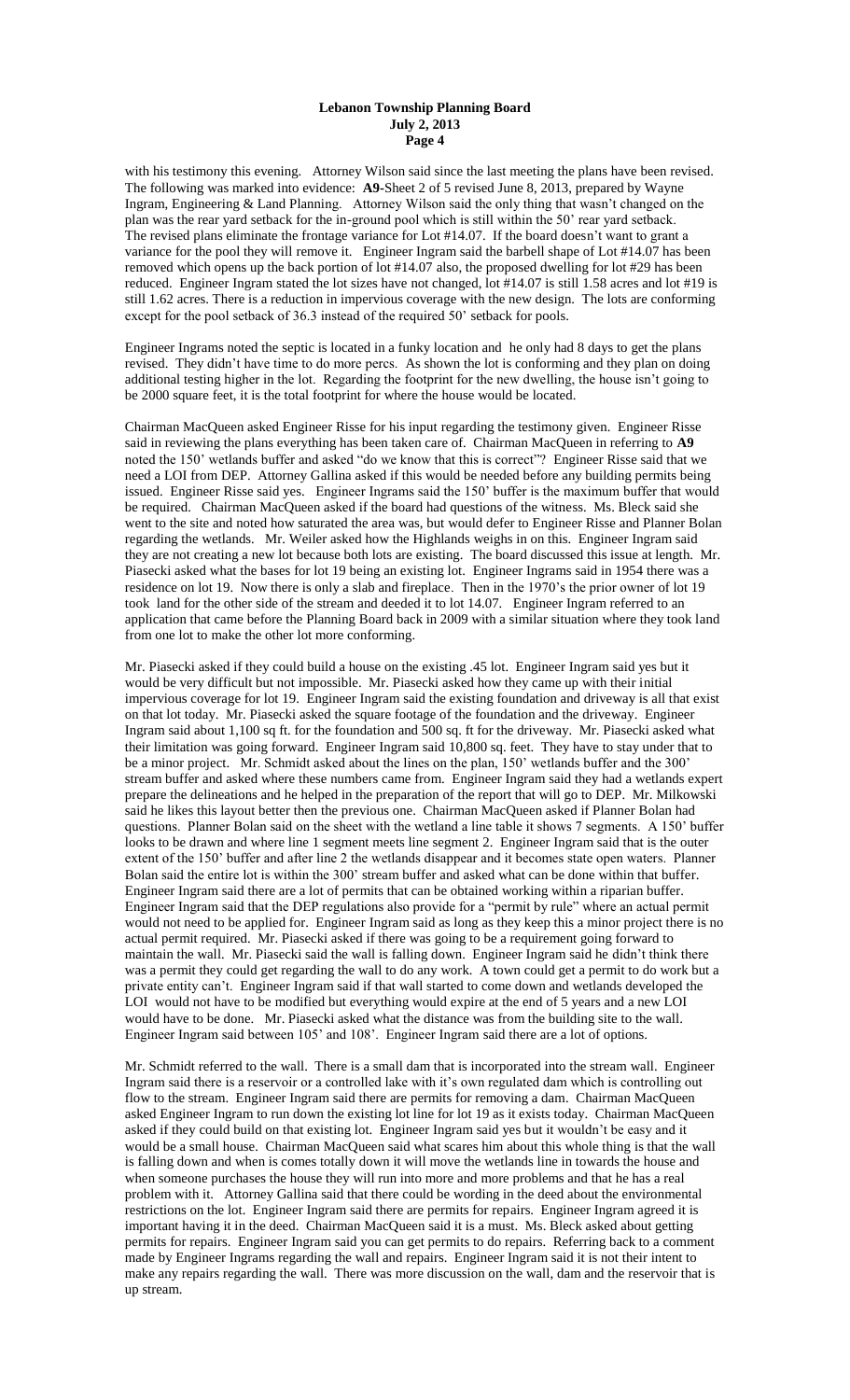Planner Bolan asked about the septic field in relation to lot line and to a dwelling. Engineer Ingram said 10' from a property line and 25' if there is a basement and 10' if it doesn't' from a structure. Engineer Ingram said for a standard system they will need to do more soil logs. Engineer Ingram said he would like to see the septic higher up on the lot. Planner Bolan stated that he was looking a definitions in the ordinance and the line to the east on Lilac Lane becomes a rear yard setback of 50' not a 20' for side yard and what is shown as rear yard setback becomes a side yard setback. Because of the pool which requires 50' doesn't change anything and a variance would still be needed.

Chairman MacQueen opened the hearing up to the public for questions of the testimony given. The following people asked questions; Kathy Goracy asked several questions, Mr. Tarlow also of Lilac Lane had questions of the witness. Mr. Piasecki asked about the permit by rule concept. Engineer Risse said there are certain activities that you have to meet and there is a description in the regulations and you have to notify the DEP that you are proceeding under their permit by rule two weeks prior to starting the project. Mr. Tarlow asked if there are any inspections of the work that will be done. Engineer Risse did not know if that goes to the DEP enforcement people. Engineer Ingram responded to the question. Discussion on this issue continued. Mr. Piasecki asked if the permit by rule had a name. Engineer Ingrams said he would have to look into it because he wasn't sure. Mr. Piasecki asked if they have applied for a Highlands exemption. Engineer Ingram said they don't have too. Engineer Risse said the only gray area is the resubdivision/lot line adjustment. Planner Bolan asked what exemption are they coming in under regarding the Highlands. The board continued to discuss the exemption issue at length.

At this point several adjoining property owners had additional questions of the witness: Kathy Goracy, Kevin Kuchova and Jay Weeks. Mr. Weeks noted there are bog turtles all over the area which are endangered species. At the conclusion of the board's questions and the public questions, Chairman MacQueen asked Attorney Wilson to give his summation. At the conclusion of the summation, motion by Mr. Gerlich and seconded by Mr. Milkowski to close the public portion of the hearing. Unanimously approved. The board deliberated at length. At the conclusion of the board's deliberation, motion by Mr. Gerlich and seconded by Mr. Weiler to approve the minor subdivision in order to perfect a boundary line adjustment with bulk variance relief for the in-ground pool on lot 14.07 with the following conditions:

- a. The applicant will obtain all other necessary approvals from all other outside agencies having jurisdiction.
- b. The applicant will pay all necessary fees and escrows in connection with the application.
- c. The applicant will submit appropriate subdivision deeds for review and approval
- by the Board Attorney and Board Engineer.
- d. The applicant will obtain a wetlands letter of interpretation line verification.
- e. The applicant will submit a lot development plan for review and approval by the Board Engineer prior to any building permit being issued.
- f. The applicant will obtain a DEP letter of determination, stating that the applicant is entitled to an exemption under "Exemption 2" of the Highlands Act.
- g. A conservation easement, described by metes and bounds description, consistent with the wetlands line will be included in the subdivision deeds.
- h. A copy of the subdivision plan shall be attached to the subdivision deeds showing the graphical delineation of the subdivision and the constrained areas.
- i. There shall be language in the subdivision deed for lot 19 that regarding the existing wall structure on lot 19, structural repairs are the responsibility of the owner of lot 19.

| <b>ROLL CALL</b> Yes: Mr. Milkowski Mr. MacQueen |            | <b>No:</b> Mr. Schmidt       |
|--------------------------------------------------|------------|------------------------------|
| Mr. Laul                                         | Ms. Bleck  | Mr. Piasecki                 |
| Mr. Gerlich                                      | Mr. Weiler | Mr. McKee                    |
|                                                  |            | <b>Abstain:</b> Mr. Skidmore |
|                                                  |            | <b>Absent:</b> Mr. Rich      |

Mr. McKee suggested to Engineer Ingram to fence around the pool and cap the well. Other board members also suggested cutting the grass and cleaning up on the property. Engineer Ingram said they will take care of it.

#### **Attorney Gallina will prepare the resolution to be on the agenda of August 6, 2013.**

# **PRESENTATION OF BILLS & REPORT:**

| a. John Gallina, Esq. | \$1,232.50        |
|-----------------------|-------------------|
| b. Bayer/Risse Engrs. | \$2,000.00        |
|                       | Total: \$3,232.50 |

Ms. Glashoff said with adding the additional vouchers from the Agenda Addendum of **\$3,432.00** it brings the grand total to **\$6,664.50.** Motion by Mr. Gerlich and seconded by Mr. Piasecki to approve the bills as amended. Unanimously approved.